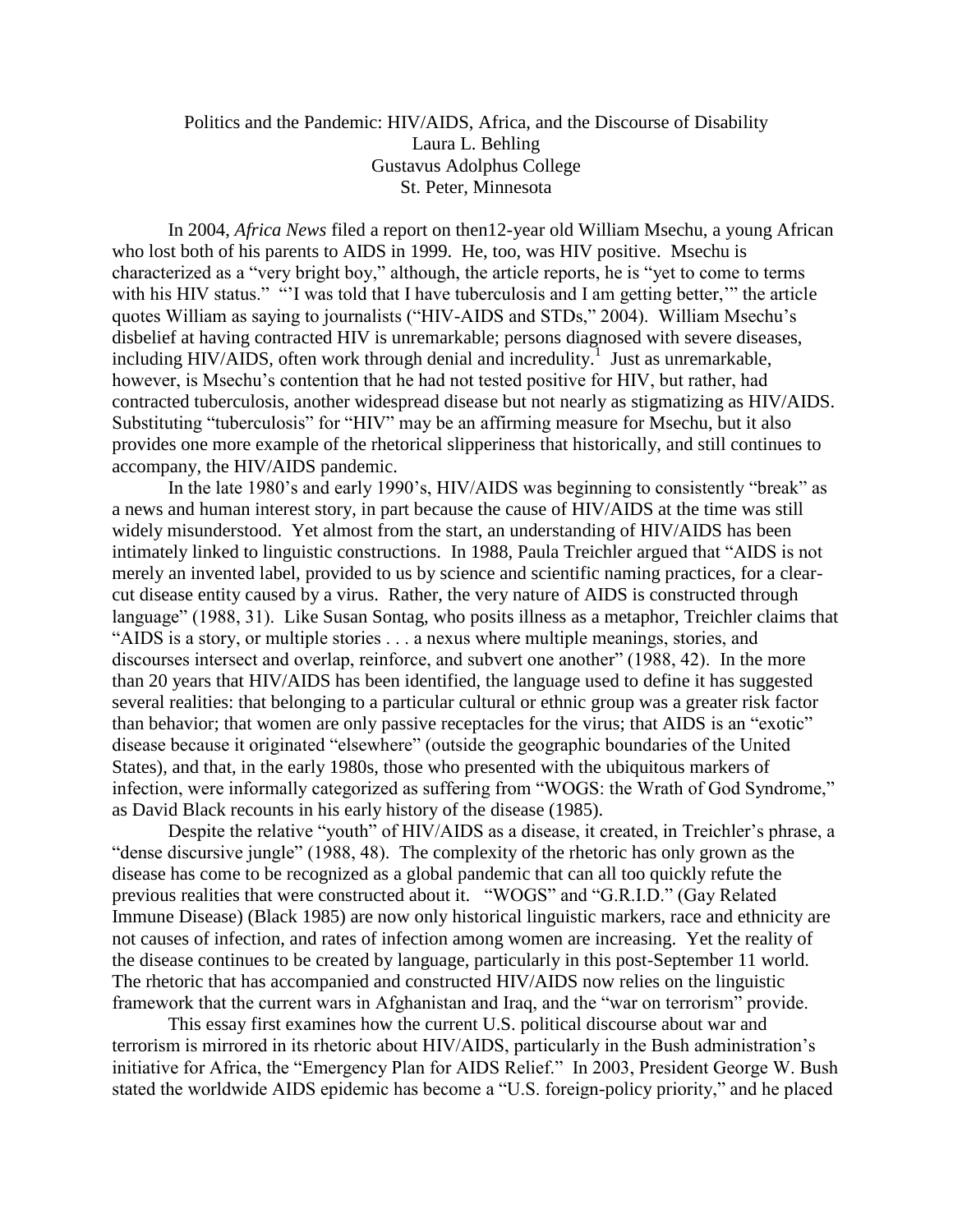this historic "mission of rescue" of Africa within the long line U.S. global, altruistic know-how. "The United States of America has a long tradition of sacrifice in the cause of freedom," he explained, "and we've got a long tradition of being generous in the service of humanity. We are the nation of the Marshall Plan, the Berlin Airlift and the Peace Corps. And now we are the nation of the Emergency Plan for AIDS Relief." Allan Brandt avers that AIDS "makes explicit, as few diseases could, the complex interaction of social, cultural and biological forces" and "demonstrates how economics and politics cannot be separated from disease" (1988, 163).

In this paper, I argue that this rhetorical strand introduces crippling metaphors of the disease that simultaneously mask and demarcate a disability composed of certain moral behaviors, race, and sex/gender. The Emergency Plan for AIDS Relief advocates an "ABC" approach toward HIV/AIDS prevention, comprised of "abstinence," "be faithful," and "condom use." The shift in discourse that supports the funding is clear; attacking the pandemic of HIV/AIDS is no longer simply about fighting the disease, but also about addressing the types of behavior that allow the transmission of the disease. That the "Emergency Plan" is directed to Africa (sub-Saharan countries, in particular) yet ignores the real discrimination faced by African women, crafts a discourse of disability that is reconstituting the global body politic as one composed of healthy--defined according to sex/gender, morality (both personal and political), and race--and disease-free citizens.

The Politics of the Pandemic: The Emergency Plan for AIDS Relief

At the 1992 Republican National Convention that nominated George W. Bush for President of the United States, HIV-positive and reluctant AIDS activist Mary Fisher addressed the delegates on the convention floor:

"I would never have asked to be HIV positive, but I believe that in all things there is a purpose… The reality of AIDS is brutally clear. Two-hundred-thousand Americans are dead or dying. A million more are infected. Worldwide, forty-million, sixty-million, or one-hundred-million infections will be counted in the coming few years. But despite science and research, White House meetings, and congressional hearings; despite good intention and bold initiatives, campaign slogans, and hopeful promises, it is--despite it all--the epidemic which is winning tonight" ("Official Report," 1992).

Although Fisher assures the delegates that the AIDS virus is "not a political creature," the history of the rhetoric of HIV/AIDS has proven this view to be naïve.<sup>2</sup> At the very heart of HIV/AIDS, even the very name of the disease, is a story fraught with battles over language, misunderstandings (deliberate and inadvertent) about risk groups and means of transmission, and a medically-defined disease that became associated with the popular currents of the latetwentieth, and now early twenty-first centuries.

Almost from the start, the discourse on AIDS quickly was couched in the rhetoric of war. As Michael S. Sherry explains, such appropriation of war rhetoric was not surprising; "There was," he notes, "a long tradition before AIDS of militarizing disease" (1993, 45). Donna Haraway concurs. "Modern immunology," as Treichler explains Haraway, "moved into the realm of high science when it reworked the military combat metaphors of World War II (battles, struggle, territory, enemy, truces) into the language of postmodern warfare: communication command control—coding, transmission, messages—interceptions, spies, lies" (1988, 59). Even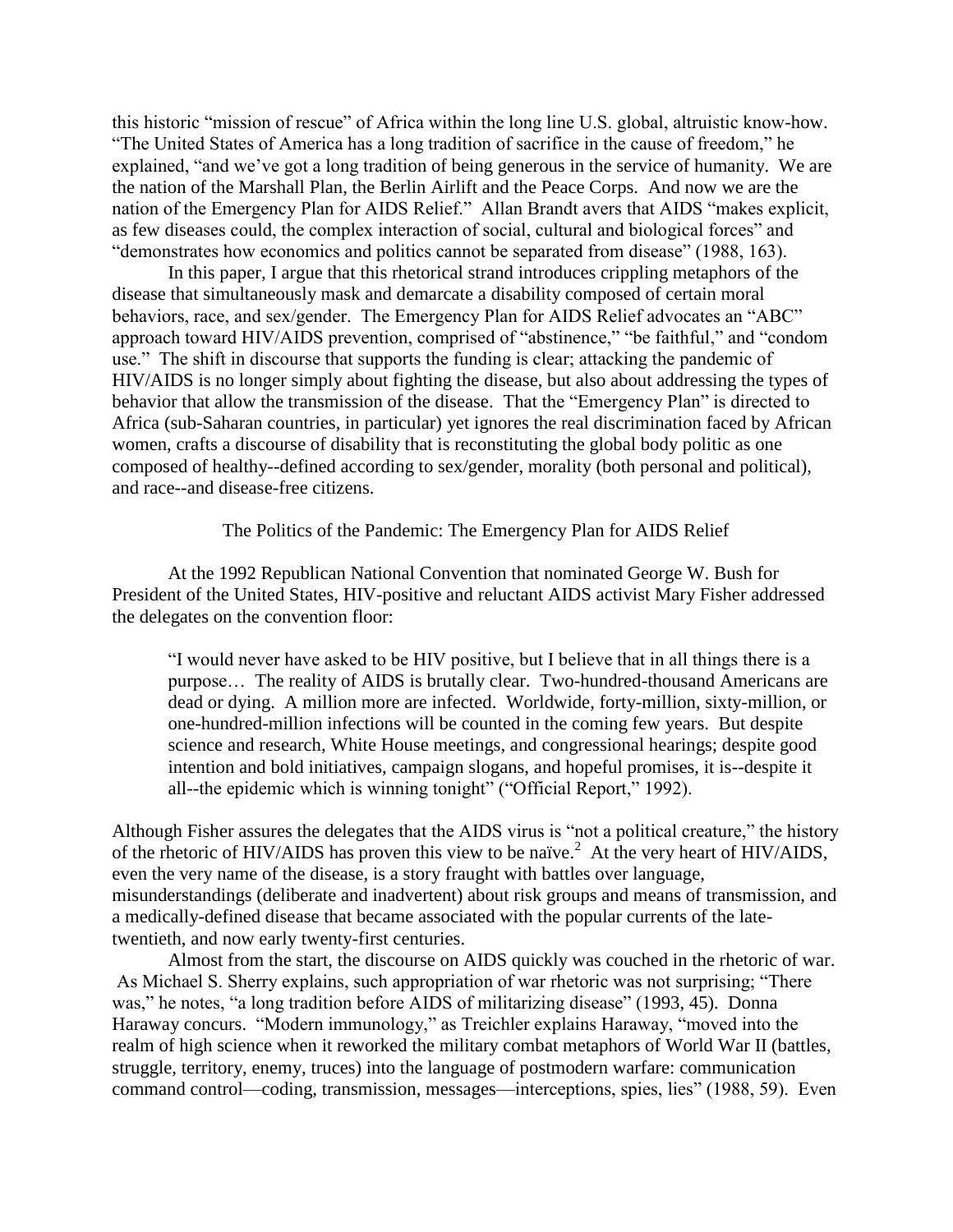more specifically, the 1980s had seen a "war on terrorism," a "trade war" with the Japanese that was linked to the U.S.-Japan military battles of World War II, and of course, the "Cold War" stand-off between the United States and the Soviet Union. Moreover, as Sherry observes, the late 1980s also brought a "war on drugs, "complete with incessant talk of 'battle plans,' 'fronts,' enemies,' 'victory,' and 'prisoner-of-war camps'" (1993, 46). Such discourse mobilized not only the government to take action according to a plan with which they were familiar--military engagement--but also activated community groups. In the early 1990's, the first Iraq War both flamed the militaristic discourse and allowed activists to draw a clear contrast between the war abroad and "the neglected war against AIDS" at home (Sherry, 1993, 50). "It prompted," as Sherry explains, "a far more pointed and conscious deployment of the war metaphor, whose earlier use had been reflexive and diffuse" (1993, 50). Treichler (1988) wryly observes, "The epidemic of signification that surrounds AIDS is neither simple nor under control" (p. 63).

Perhaps not surprisingly, in the post-September 11 world, the rhetoric that has accompanied and constructed HIV/AIDS has infiltrated national security discussions. Sandra Wallman suggests that "metaphors used to explain or blame disease are neither random nor idiosyncratic" but instead "reflect the anxieties of the cultures that give them currency" (1998, 175). Indeed, HIV/AIDS is "inextricably connected with war and civil unrest," Dennis Altman explains, referencing the use of rape as a weapon in multiple civil conflicts and the conditions in camps to which war refugees are subject (2003, 421). Even more specifically, the discourse of HIV/AIDS has relied on the linguistic framework that the current wars in Afghanistan and Iraq provide. Former U.S. Secretary of State Colin Powell termed HIV/AIDS "the greatest weapon of mass destruction in the world today, killing 8,000 people every single day and infecting so many more every single day" ("Secretary of State," 2005). More recently, current Secretary of State Condoleeza Rice suggests that the President's Emergency Plan for AIDS Relief "is a key example of effective foreign assistance and transformational diplomacy in action" ("Remarks," 2006).<sup>3</sup> The non-partisan Council on Foreign Relations, in a special report released January 2006, argues that responding to Africa is about "more than humanitarianism." Focusing on the rise of terrorism on the continent, conflicts within failing states, an increasing Western interest in oil and gas reserves, and the HIV/AIDS pandemic, Africa has increasing strategic significance and threatens economic and political stability around the globe ("More than Humanitarianism," 2006).

Indeed, HIV/AIDS plays a role in the national security strategy issued by the Bush administration in March 2006, a reaffirmation of the Doctrine of Preemptive War. According to the *Washington Post*, the Doctrine outlines action against terrorists and hostile states with chemical, biological or nuclear weapons. The document "lays out a robust view of America's power and an assertive view of its responsibility to bring change around the world," Peter Baker writes, and includes topics such as genocide, human trafficking, and AIDS ("Bush to Restate," 2006). This shift in conceiving of HIV/AIDS as a national security issue does initially seem to offer the pandemic political clout it had heretofore not enjoyed, although it does so by changing the nature of the pandemic from disease to weapon. Such increased discursive importance veils significant political and humanitarian trade-offs.

Specifically, the political rhetoric of HIV/AIDS in the United States can be understood to have two interrelated parts. First, the pandemic is viewed to be a threat to national (U.S.) security. Second, the U.S. understands itself to have a moral duty to combat the spread of HIV/AIDS that is clearly linked to controlling certain behaviors. Stefan Elbe contends the "prospect of normalizing the sexual behavior of people around the world has been one of the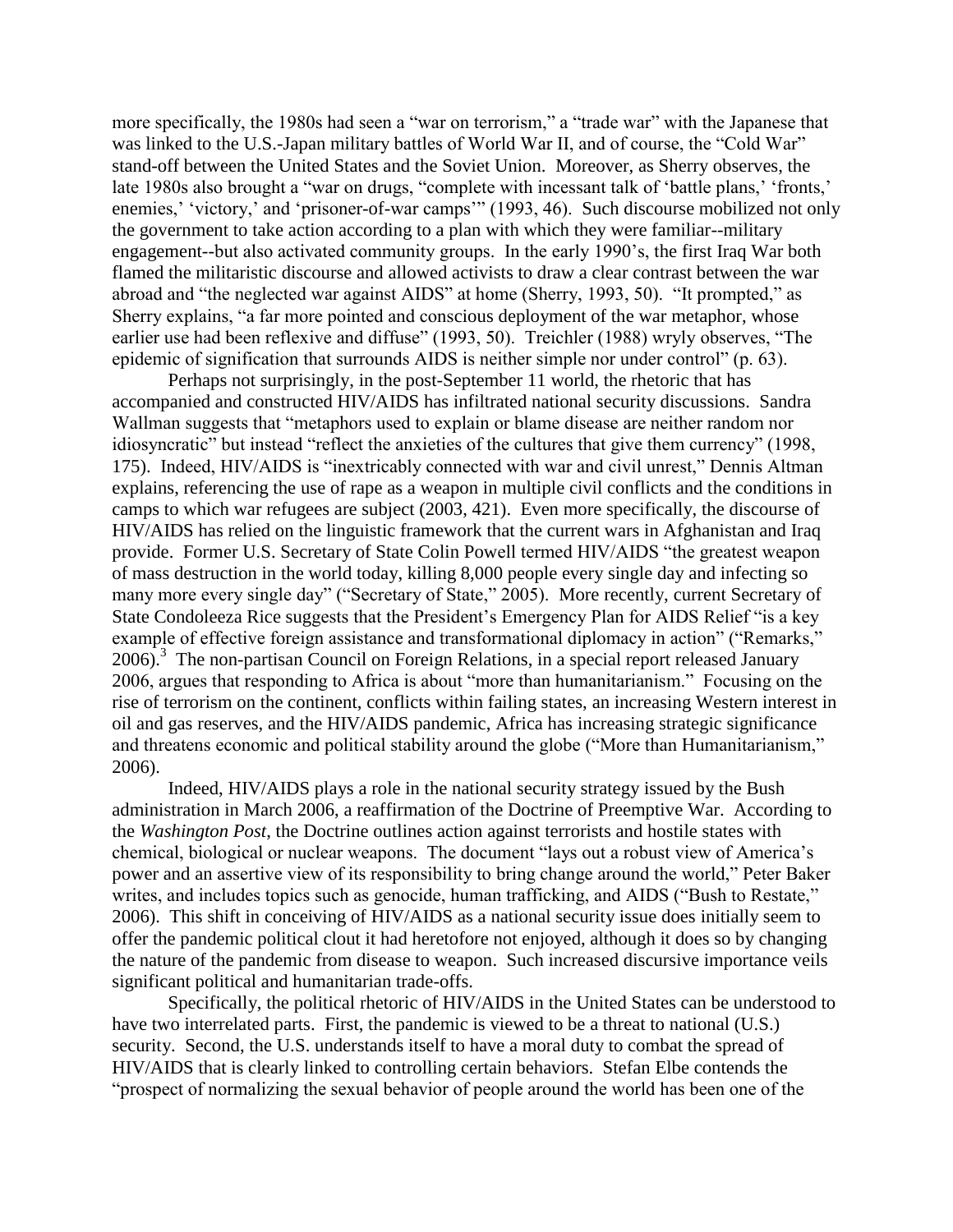principal attractions driving more conservative and religious political groups to join the global struggle against AIDS" (2005, 414). In the last two years, these components to the U.S. government's rhetoric of HIV/AIDS have escalated and become more firmly entrenched.

In a 2003 address, President George W. Bush stated that AIDS "is a tragedy for millions of men, women and children, and a threat to stability of entire countries and of regions of our world" ("President Urges," 2003). Fighting the worldwide AIDS epidemic has become a "U.S. foreign-policy priority," he continued, with a focus on, "Compassionate pricing policies and aid from developed nations." The initiative, called the "U.S. Leadership against HIV/AIDS, Tuberculosis and Malaria Act," seeks to integrate prevention, treatment, and care ("United States," 2005). In a speech to commemorate the 2005 World AIDS Day, Bush painted this vision of America: "I believe America has a unique ability, and a special calling," he said, "to fight this disease. We are blessed with great scientific knowledge. We're a generous country that has always reached out to feed the hungry, and rescue captives, and care for the sick. We are guided by the conviction of our founding--that the Author of Life has endowed every life with matchless value" ("President and Mrs. Bush," 2005). Even Irish rock star Bono, long a critic of Western governments' responses to global political, health, and economic crises, couches the fight against HIV/AIDS within the terrorist milieu of post-September 11 and the belief that the United States holds hope and promise. September 11 "was not just an attack on physical America," Bono argues. "It was an attack on the idea of America, too" ("U2's Bono," 2005).

The Emergency Plan for AIDS Relief relies on a litany of three behaviors: "abstinence, be faithful, use condoms." In testimony before the Committee on Senate Health, Education, Labor and Pensions, Claude A. Allen, former Deputy Secretary, Department of Health and Human Services, elaborated upon the Bush administration's "ABC" policy toward HIV/AIDS transmission prevention. "For too long," he begins, "people in the developing world have seen a diagnosis of HIV infection as a death sentence. And it has been. But with the promise of care and treatment, for the first time, learning your HIV status can be seen as a stepping-stone to needed care. An HIV test will be the gateway to services. For those who are infected, they will be able to receive treatment--and essential prevention and support services to keep from transmitting the virus to others. For those who are not infected, they can receive vital prevention services to learn how to remain HIV-free, emphasizing the ABCs of HIV prevention. 'A' is for abstinence in young people, 'B' is for being faithful within a relationship, and 'C' for condom use in high risk populations with the knowledge that condoms are not as effective in preventing all sexually transmitted diseases as they are with HIV." Then, Allen adds his own testimonial for this method: "I have traveled to Uganda, and I have seen that ABC is working. Uganda is the only country in Africa with an increasing life expectancy. The ABC prevention concept is something that we should seriously examine in our own country" ("Congressional Testimony," 2003).

The shift in rhetoric that supports the funding is clear; attacking the pandemic of HIV/AIDS is no longer simply about fighting the disease, but also about addressing the types of behavior that allows the transmission of the disease. Antonio Maria Costa, director of the United Nations Office on Drugs and Crime, announced that "the HIV/AIDS epidemic among injecting drug users can be stopped--and even reversed--if drug users are provided with... outreach, provision of clean injecting equipment and... substitution treatment." A few months later, an assistant secretary of state forced Costa to publicly affirm that the UN Office would "neither endorse needle exchange as a solution for drug abuse nor support public statements advocating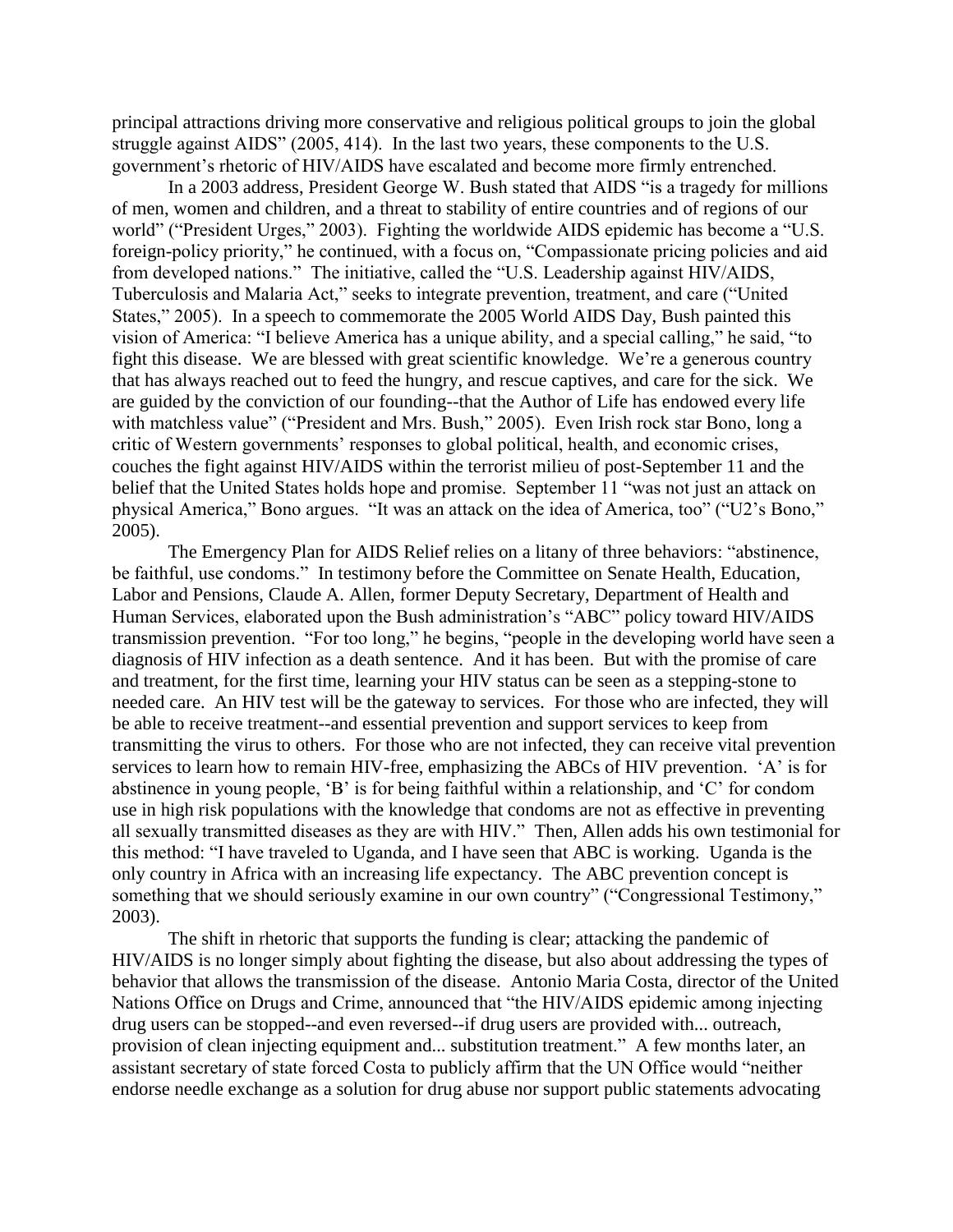such practices" (Hunter, 2005). Several Congressional representatives have even begun suggesting U.S. funds should be withdrawn from relief agencies that operate or promote needle exchange programs. Mark Souder (R-Indiana) explains: "These lifestyles are the result of addiction, mental illness or other conditions that should and can be treated rather than accepted as normal, healthy behaviors" (Hunter, 2005). The people suffering from HIV/AIDS, these comments infer, are considered to be socially deviant and as a result, their infected bodies have become dis-abled, incapable of performing the normality of disease-free ablebodiedness.

This sense of HIV/AIDS as a threat to national security in the United States goes hand-inhand with the moral imperative behind the U.S. action, a similar rhetoric apparent in the administration's desire to bring democracy to the Middle East. The government's rhetoric often invokes its "passion about doing our duty" ("President Urges, 2003), and touts the important work of faith-based and community organizations, often affiliated with churches and religious orders.<sup>4</sup> To assist in such a message, political speeches and announcements are often wound through with Biblical narratives and allusions, which, given the Bush administration's public professions of faith, lend a Judeo-Christian undertone to official national positions. "We know that AIDS can be treated," Bush begins in touting the Global HIV/AIDS Initiative. "Antiretroviral drugs have become much more affordable in many nations, and they are extending many lives. In Africa, as more AIDS patients take these drugs, doctors are witnessing what they call the Lazarus effect, when one patient is rescued by medicine, as if back from the dead." The cause of fighting AIDS on the global scale is "rooted in the simplest of moral duties. When we see this kind of preventable suffering, when we see a plague leaving graves and orphans across a continent, we must act. When we see the wounded traveler on the road to Jericho, we will not, America will not pass to the other side of the road" ("President Urges," 2003). In the same announcement, Bush declared, "Confronting this tragedy is the responsibility of every nation. For the United States, it is a part of the special calling that began with our founding. We believe in the dignity of life, and this conviction determines our conduct around the world. We believe that everyone has a right to liberty, including the people of Afghanistan and Iraq. We believe that everyone has a right to life, including children in the cities and villages of Africa and the Caribbean" ("President Urges," 2003).

The special nature of the United States' founding carries significant weight in this call to action, yet it is a calling whose motivations are not clearly delineated and, in fact, become blurred by the rhetoric that invokes a "right to life" or the "Author of Life," the term the Administration uses to signal a divine origin to all life. Even more so, linking those countries suffering under the assault of HIV/AIDS to the warfare in Afghanistan and Iraq further emphasizes the war-like nature required to battle the epidemic. Democracy, a state in which the body politic exists, now goes hand-in-hand with disease-free bodies. To eradicate a lethal virus is the same as eradicating a (lethal) dictator--the body and body politic have become one, the individual is erased in favor of the state, and fighting a disease is both a political and moral imperative.<sup>5</sup>

This linking of the political to the moral in the fight against AIDS in Africa is not surprising given the historical conceptions of the "dark continent." Lucy Jarosz traces the imagery back to British colonial commercial, religious, and exploratory initiatives in East Africa, and Simon Watney points to "the long discursive tradition" made most completely available, perhaps, in Joseph Conrad's *Heart of Darkness* (1989, 46). Africa has long been viewed in Western perspective as a place mired in depravity and licentiousness, and that is dirty even unclean, rampant with promiscuous sexuality, and primitive, as critics such Joane Nagel have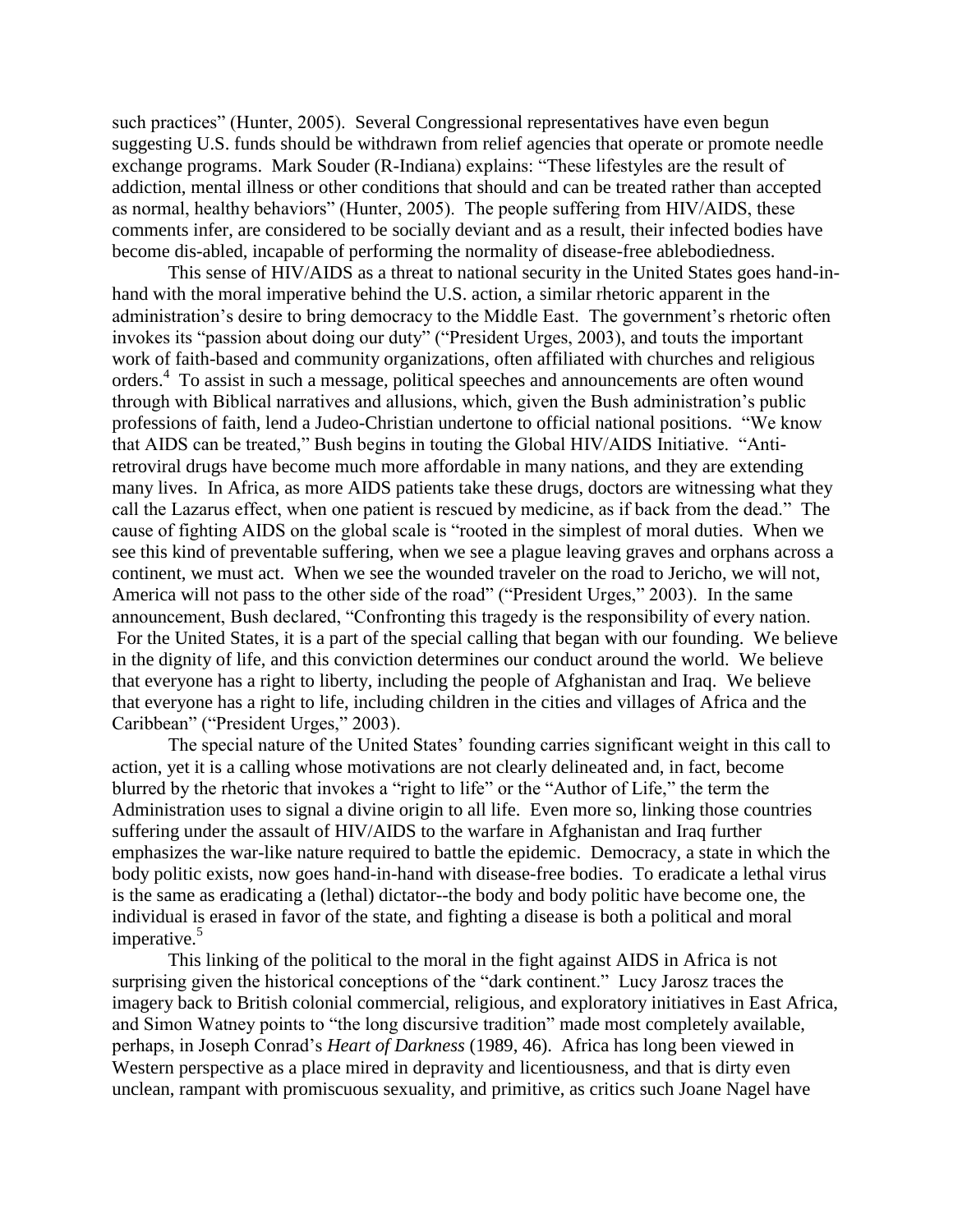claimed (2003). In Watney's study of images of AIDS in Africa appearing in the popular press in the 1980s, Africa "becomes a deviant continent," (1989, 50) infected by a terrible disease and the rhetoric used to describe such a place is "far more interested in stopping 'promiscuity' than it is in stopping the transmission of HIV" (1989, 46).

So it is now more than 20 years later. with current United States political rhetoric, except with one important addition. Africa still teems with a disastrous disease capable of infecting the global population. But the threat is no longer simply biological or viral. Rather, the disease has been mutated into a terrorist weapon, capable of not only infecting the human body, but most importantly, of destroying the United States body politic. Epidemic disease, as Wallman posits, "is seen as a threat to the purity and the survival of 'us' as moral beings" (1998, 176), thus explaining and reinforcing the patriotic rhetoric of America's identity and destiny as articulated by Bush. And like the vague use of the term "terrorist" or "war on terror" employed so readily in characterizing the motivation for the battles in Iraq and Afghanistan, so too is the far from specific term of "Africa" used to locate the pandemic. As Watney notes, "Every country affected by HIV has its own epidemic, shaped by a multitude of variable local factors" (1989, 51). Referencing the scores of countries, tribes, regions, and cultures of all the people on the continent as solely "Africa" denies their individual identities, and, as Treichler notes, "Once again reinvents 'Africa' as an undifferentiated mass of disease" (1991, 88).

## The Discourse of Disability: African Women with HIV/AIDS

Disability studies scholars have been productive not only in interrogating cultural understandings of physical difference in human bodies, but also in suggesting that social constructions of ableness inform categories such as "normal" and "disabled," and in identifying the ways in which the "disabled" have been ignored. Douglas Baynton, writing about the ways "disabled" status has been applied in American history, suggests, "Disability has functioned historically to justify inequality for disabled people themselves, but it has also done so for women and minority groups. That is, not only has it been considered justifiable to treat disabled people unequally, but the *concept* of disability has been used to justify discrimination against other groups by attributing disability to them" (2001, 33).

Critiques of the HIV/AIDS pandemic have identified the transformation of several minority populations. In the early social history of the disease they were the four H's: homosexuals; hemophiliacs; Haitians; and heroin users (Black, 1985). These were termed "risk groups," emphasizing and projecting, as Meira Weiss contends, the disabling "politics of stigma and marginality" (1997, 458). People were segregated by their normal or deviant behaviors, by their races or ethnicity, or by their already-compromised physical status.<sup>6</sup> In current political discourse, such is the case with Africans whose very behavior interferes with or prevents their "normal" achievement, and even more terrifying, who threaten the security health of the entire world.

Today, women make up the majority of bodies already infected with HIV or already suffering from AIDS. In sub-Saharan Africa, women and girls make up 60 percent of those infected by HIV and in most of these countries, the rate of new infections is highest among women in their twenties and thirties; in southern Africa, young women aged between 15 and 24 are at least three times more likely to be HIV positive than men of their same age. According to the 2005 report on the Emergency Plan for AIDS Relief, approximately 60 percent of those receiving antiretroviral treatment are women; about 69 percent of those who receive counseling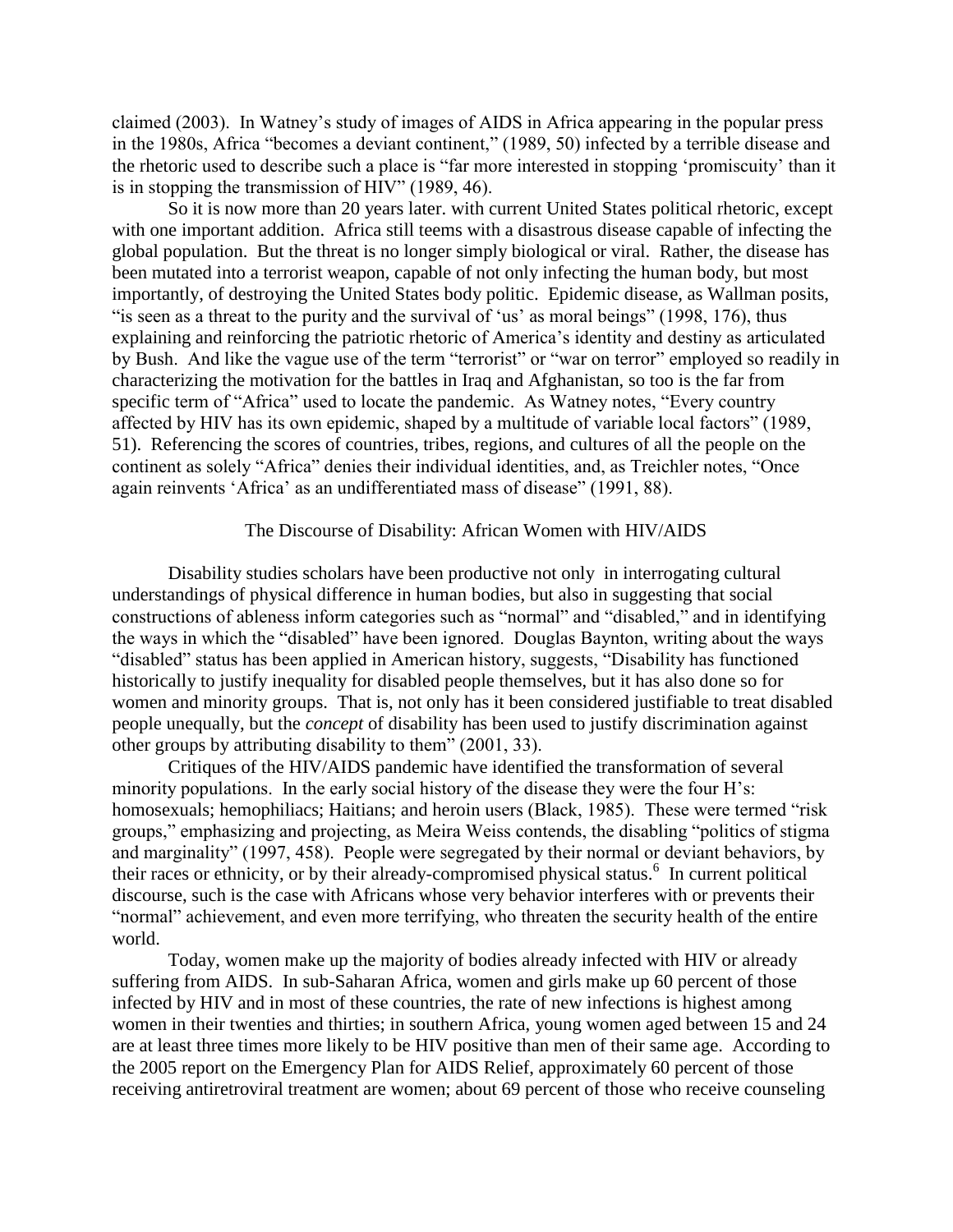and testing are women; and among orphans and vulnerable children, about 52 percent are girls. According to Helen Jackson, HIV/AIDS advisor for southern Africa with the UN Population Fund, "The physiological data seem to indicate it's something like twice as easy for women to become infected as for men" (Vespirini, 2005).

The reasons for this discrepancy in infection rates are both biological and sociocultural. Infection often occurs between older men and younger women, and women are often economically dependent on a male partner. Domestic violence also plays a role, as do ignorance of or lack of women's legal rights. As a result of their economically and culturally disenfranchised status, it is difficult for women to insist that their male partner use a condom or to refuse unprotected sex, even if they suspect the man is infected or sick. Additionally, once women become infected, their access to HIV testing, counseling, and care is often dictated by their male partner, or their compromised economic state. To make matters worse, women account for the majority of the world's hungry or malnourished, and often must assume the burden of breadwinner and primary caregiver, should their male partner develop AIDS and become unable to work. In Nigeria, the Women's Leadership Centre (WLC) has urged the government to implement fully the National Gender Policy in order to ensure that Nigerian women "enjoy full human rights that would enable them to survive the HIV/AIDS pandemic," and to make women's employment a priority. As Nadia Ihuhua, one of the WLC's workshop participants explained: "Women who are dependent on boyfriends and husbands will not have the courage to demand the use of condoms. You cannot say no to unprotected sex at night and ask your boyfriend in the morning to give you taxi money" ("HIV-Aids and STDs," 2005).<sup>7</sup>

Some activist-critics have argued that the "ABC" campaign of the Emergency Plan for AIDS Relief, that relies on the easily-remembered refrain of abstinence, be faithful, and condom use, needs to be expanded to include "DEF" since "ABC" does not allow for culture- and sex/gender-specific behaviors. "D," these activists argue, should be for disclosure because "women living with HIV-AIDS risk violence or abandonment in disclosing their status and are often blamed for bringing the virus into the household." Disclosure, then, must necessarily occur in a safe environment. "E" should stand for education because women's lack of educational access worsens their economic exploitation. "F" posits that women need female-controlled prevention methods, such as microbicides and female condoms, so that they can be in control of their sexual health (Fleischman, 2004, A23). The pandemic is at a critical juncture, and the global response to it must include programs targeted specifically toward women, journalists Janet Fleischman and Kathleen Cravero suggest. "Expand prevention messages beyond 'abstinence, be faithful, use condoms,' which are often not in a woman's power to decide, especially for married women" (Fleischman and Cravero, 2004, A15).

African women suffer from a variety of contradictory stigmas that disenfranchise them and disable their political power in their societies. Patricia Stamp asks, "What is thought about African women today?" In answer, she notes the stereotypical, "facile but compelling Western popular imagery," which reduces the African woman "to the anguished, helpless mother holding a famished child" (1995, 71). Sexually, African women occupy the binary of prostitute or wife and mother (Austin 1989-1990). Yet, as Patton argues, the concerns of women "have been erased from AIDS policy and media accounts because women are not considered to be persons. Women, and especially women's bodies," she continues, "are decontextualized from women's concrete social existence, and treated as of concern only insofar as they affect men or children" (1994, 107). HIV/AIDS still, as was the case in the early years of the disease, is considered to be a disease of the behaviorally-deviant. Those who contract the disease, given the current political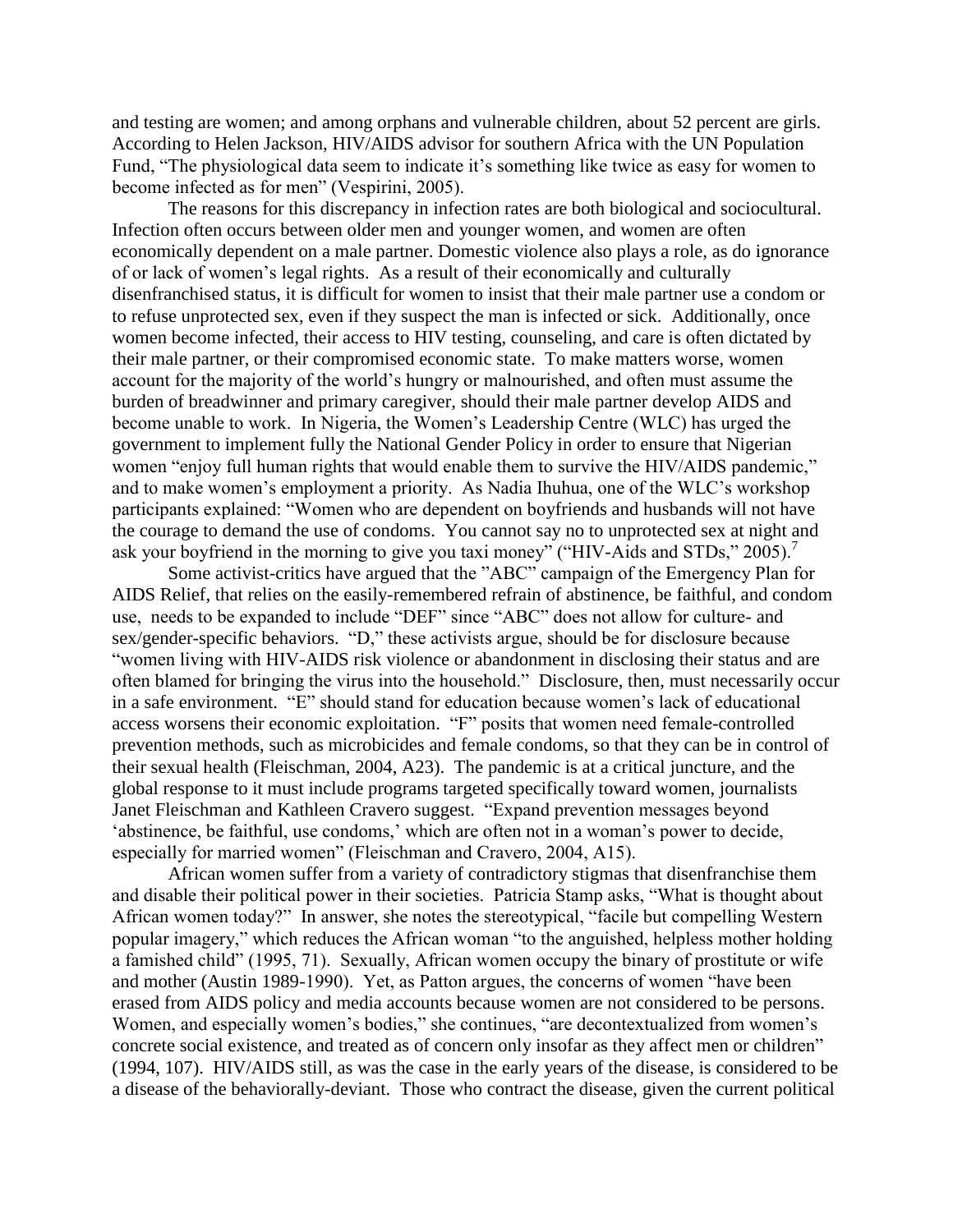discourse, are encouraged to modify their deviant behavior in order to reenter the mainstream society. The stakes are high, for both the state that has made HIV/AIDS a security issue and for the person who contracts HIV/AIDS. Stefan Elbe cautions against potential outcomes of what Michel Foucault called "biopolitical strategies," a growing concern of political powers with shaping biological characteristics of populations (Elbe, 2005).<sup>8</sup> On one hand, biopolitics have created hospitals and universal healthcare systems, Elbe contends, but on the other, "They have also led to justification of eugenics and mass death" (2005, 408). Should Africans succeed in such modification and adoption of normalizing practices as the U.S. discourse of "A, B, C" would have them do, they assist in stabilizing the state but do so at the expense of their autonomy and perhaps, personal cultural beliefs.

Shifting the rhetoric of HIV/AIDS into conversations of national security and war and away from the view of the pandemic as a humanitarian crisis reinforces existing power and the powerful, and tamps down the threat to those who have the most to lose. "At some level," Altman contends, "politicians understand that to speak of empowering women, of abolishing stigmas based on unpopular behaviour and status, threatens the status quo from which they benefit" (2003, 423). But until these views are publicly articulated, the current discourse will continue to disenfranchise and disable the individuals who most greatly suffer.

**Laura L. Behling** teaches American literature and culture, with a particular interest in medicine and literature, at Gustavus Adolphus College (Minnesota). Her publications include, *The Masculine Woman in America, 1890-1935* (2001), and *Hospital Transports: An Embarkation of the Sick and Wounded from the Peninsula of Virginia in 1863* (2005), as well as articles in the *Journal of Medical Humanities*, *Women's Studies*, *College English*, and the *Journal of Modern Literature*.

## References

- Business Wire. (2004). *African American churches continue efforts to increase HIV testing: HIV/AIDS church test kits support efforts to increase HIV testing in the black community*. Author.
- Altman, D. (2003). AIDS and security. *International Relations*, *17*(4), 417-427.
- Austin, S. B. (1989-1990). AIDS and Africa: United States media and racist fantasy. *Cultural Critique*, *14*, 129-152.
- Baker, P. (2006, March 16). Bush to restate terror strategy: 2002 doctrine of preemptive war to be reaffirmed. *The Washington Post*.
- Baynton, D. (2001). Disability and the justification of inequality in American history. In P. K. Longmore & L. Umansky (Eds.), *The New Disability History: American Perspectives* (pp. 33-57). Albany: New York University Press.
- Black, D. (1985). *The plague years: A chronicle of AIDS, the epidemic of our times*. New York: Simon & Schuster.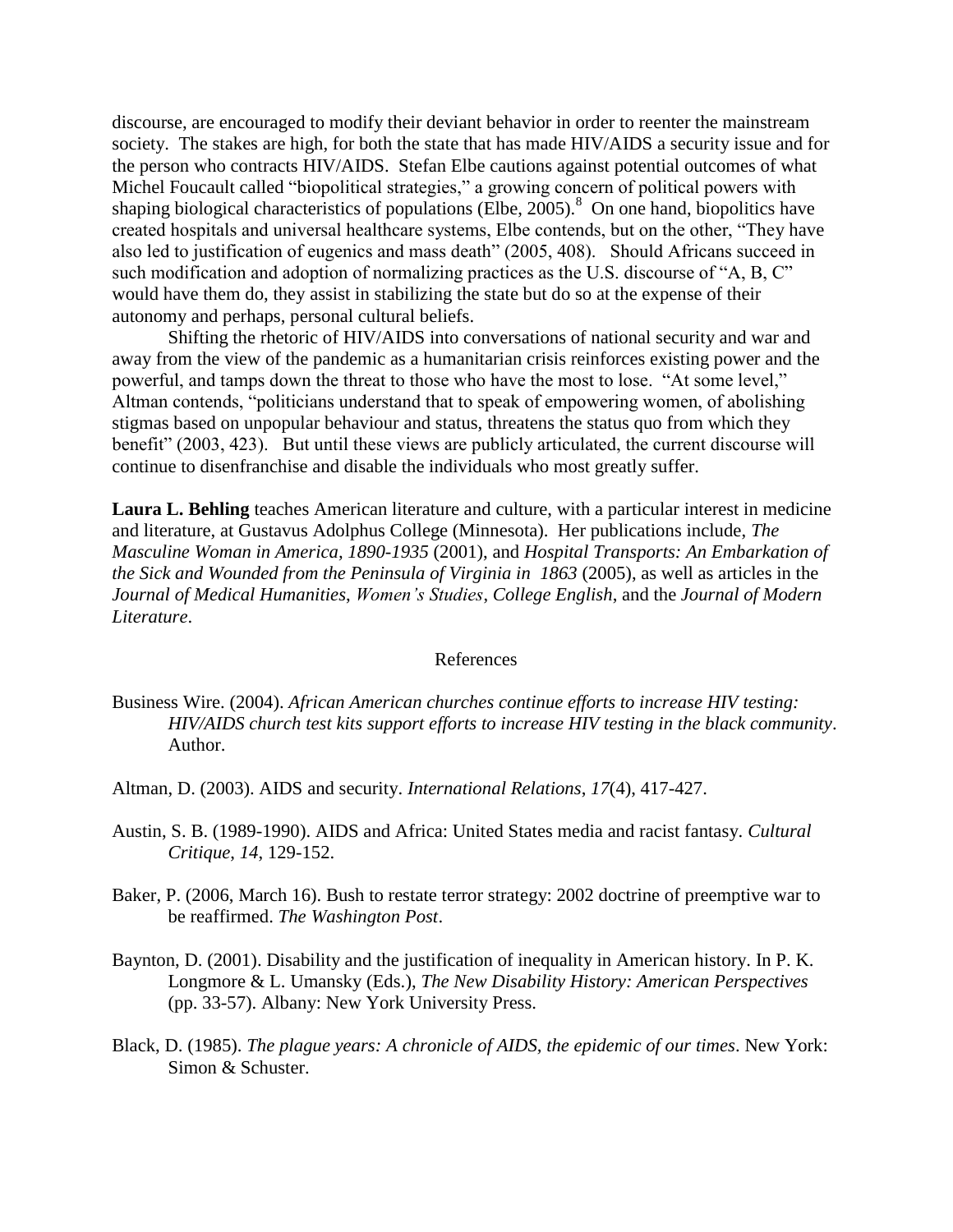- Brandt, A. (1988). AIDS: From social history to social policy. In E. Fee and D.M. Fox (Eds.), *AIDS: The burden of history* (pp. 147-171). Berkeley: University of California Press.
- (2003). "Congressional Testimony," Senate Health, Education, Labor and Pensions, March 27.
- Elbe, S. (2005). AIDS, security, and biopolitics. *International Relations*, *19(*1), 403-419.
- Fleischman, J. (2004, June 29). Beyond 'ABC': Helping women fight AIDS. *The Washington Post*, A23.
- Fleischman, J., & Cravero, K. (2004, March 8). A focus on women and AIDS. *Boston Globe*, A15.
- (2003). "George W. Bush Delivers Remarks at Signing of U.S. Leadership Against HIV/AIDS, Tuberculosis and Malaria Act." FDCH Political Transcripts, May 27.
- Haraway, D. J. (1979, Spring-Summer). The biological enterprise: Sex, mind, and profit from human engineering to sociobiology. *Radical History Review*, *20*, 206-237.
- HIV-AIDS and STDs; heavy toll on Africa's economy. (2004, November 21). *Africa News*.
- HIV-AIDS and STDs; gender policy key in fighting HIV/AIDS. (2005, October 19). *Africa News*.
- Hunter, R. (2005, March 10). Moralizing doesn't fight AIDS. *Badger Herald.*
- Jarosz, L. (1992). Constructing the dark continent: Metaphor as geographic representation of Africa. *Geografiska Annaler. Series B, Human Geography, 74(*2), 105-115.

Lugar statement on HIV/AIDS Bill. (2003, May 15). Congressional press releases.

Malan, R. (2003, December 13). Africa isn't dying of AIDS. *The Spectator*.

- More than humanitarianism: A strategic U.S. approach toward Africa. (2006). Council on Foreign Relations.
- Nagel, J. (2003). *Race, ethnicity, and sexuality: Intimate intersections, forbidden frontiers*. Oxford: Oxford University Press.
- Official report of the proceedings of the thirty-fifth Republican National Convention. (1992). Houston, Texas.
- On-the-record-briefing on the president's emergency plan for AIDS relief. (2006, February 8). State Department Documents and Publications.

PanAfrica: daily HIV/AIDS report. (2004). *Africa News*.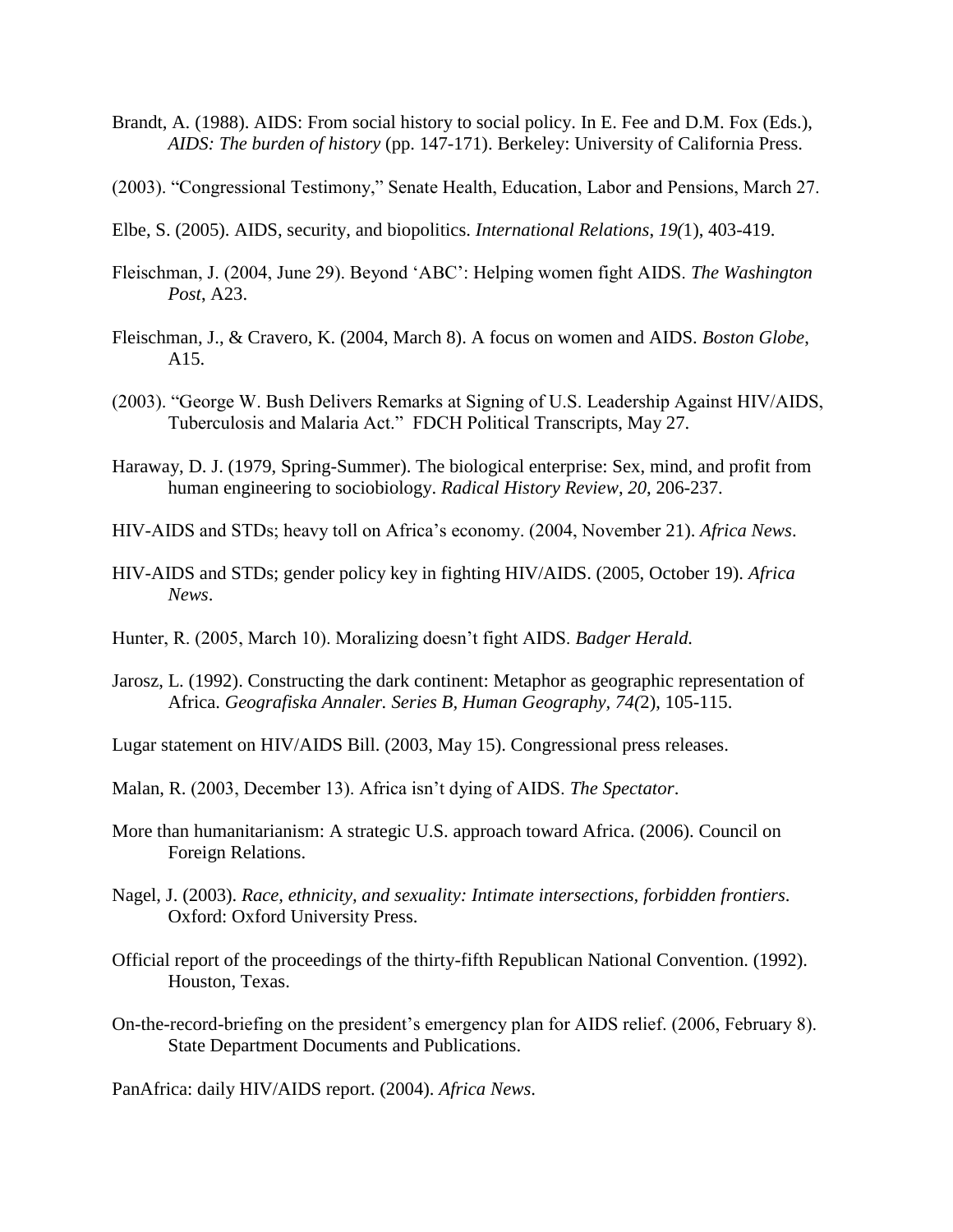Patton, C. (1994). *Last served?: Gendering the HIV pandemic*. London: Taylor & Francis.

- President and Mrs. Bush discuss HIV/AIDS initiatives on World AIDS Day. (2005, December 1). FDCH Federal Department and Agency Documents.
- President urges Congress to act quickly on global HIV/AIDS initiative. (2003, April 29). Regulatory Intelligence Data.
- Rice, C. (2006, February 8). Remarks on the release of the second annual report to Congress on the President's emergency plan for AIDS relief. Washington, D.C.: State Department Documents and Publications.
- Secretary of State speaks to Kenyan students on HIV/AIDS. (2005, January 8). U.S. Federal News.
- Selvin, J. (2005, November 11). U2's Bono makes fiery case for rocking the world with ambitious mission to eradicate global misery. *San Francisco Chronicle*.
- Sherry, M. S. (1993). The language of war in AIDS discourse. In T. F. Murphy & S. Poirier (Eds.), *Writing AIDS: gay literature, language, and analysis* (pp. 39-53). New York: Columbia University Press.
- Stamp, P. (1995). Mothers of invention: Women's agency in the Kenyan state. In J. Kegan Gardiner (Ed.), *Provoking agents: Gender and agency in theory and practice* (pp. 69-92). Urbana: University of Illinois Press.
- Treichler, P. (1988). AIDS, homophobia, and biomedical discourse: An epidemic of signification. In D. Crimp (Ed.), *AIDS: Cultural Analysis/Cultural Activism* (pp. 31-70). Cambridge, MA: MIT Press.
- Treichler, P. (1991). AIDS, Africa, and Cultural Theory. *Transition*, *51*, 86-103.
- United States, Canada and Africa: fighting global AIDS epidemic a U.S. foreign-policy priority. (2005, February 17). U.S. Department of State Press Release.
- U.S. First Lady defends abstinence approach to AIDS in Africa. (2006, January 21). Agence France Presse--English.
- Vesperini, H. (2005, December 7). Women more vulnerable to HIV/AIDS infection than men, less apt to cope. Agence France Presse--English.
- Wallman, S. (1998). Ordinary women and shapes of knowledge: Perspectives on the context of STD and AIDS. *Public Understanding of Science, 7*, 169-185.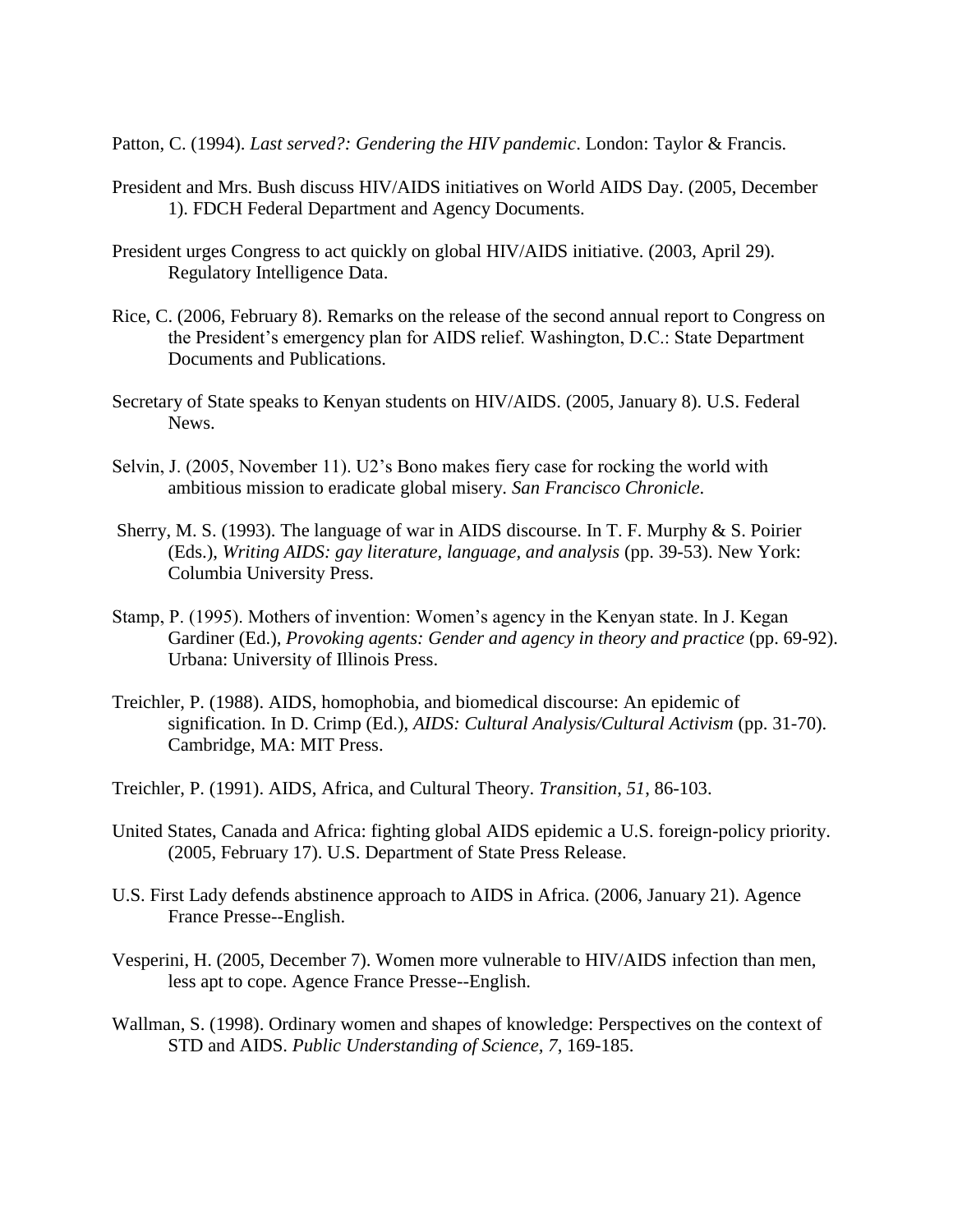- Watney, S. (1989). Missionary positions: AIDS, Africa, and Race. *Critical Quarterly*, *31*(3), 45- 62.
- Weiss, M. (1997). Signifying the pandemics: Metaphors of AIDS, cancer, and heart disease. *Medical Anthropology Quarterly*, *11*(4), 456-476.
- Wilson, T. (1997). Engendering *AIDS: Deconstructing sex, text and epidemic*. London: SAGE Publications.
- Yankah, K. (2004). Narrative in times of crisis: AIDS stories in Ghana. *Journal of Folklore Research*, *41*(2/3), 181-198.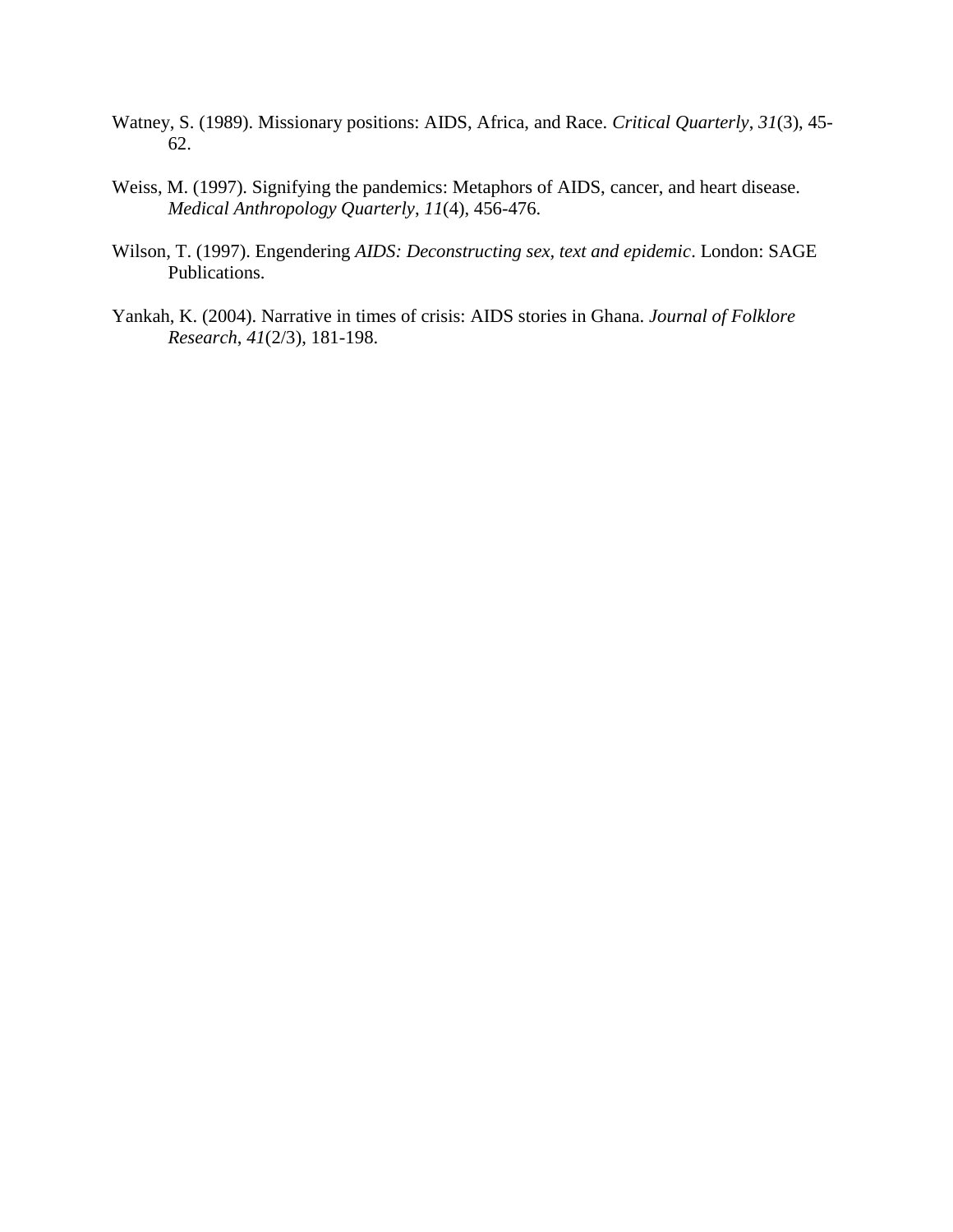## Endnotes

 $\overline{a}$ 

<sup>1</sup> Health care workers also have been reported as not disclosing a diagnosis of AIDS to patients in several African countries because of the stigma the diagnosis carries, as Kwesi Yankah explains. "Narrative in Times of Crisis: AIDS Stories in Ghana," Journal of Folklore Research 41. 2/3 (2004): 181-198.

 $2^2$  There are activists who deny the pandemic proportions of HIV/AIDS and instead suggest that the staggering figures of people with the disease are simply computer-generated statistics that are grotesquely exaggerated when set against population statistics. According to Rian Malan, in an editorial published in The Spectator, "We all know thanks to Mark Twain that statistics are often the lowest form of life, but when it comes to HIV/AIDS, we suspend all skepticism. Why? Aids is the most political disease ever." Later, Malan acknowledges that although "people are dying,… this doesn't spare us from the fact that Aids in Africa is indeed something of a computer game. Africa Isn't Dying of Aids," The Spectator, December 13, 2003.

<sup>3</sup> "Remarks on the Release of the Second Annual Report to Congress on the President's Emergency Plan for AIDS Relief." Condoleeza Rice, February 8, 2006, Washington, D.C., State Department Documents and Publications. Even the rhetoric used to categorize compliant pharmaceutical companies--those who commit to produce less expensive drugs for use in Africa- -has started to resemble the rhetoric of the "coalition of the willing" of the Iraq War. In response to a question on whether the U.S. has given up on resistant pharmaceutical companies, Dr. Mark Dybul, Deputy U.S. Global AIDS Coordinator, claims, "We haven't given up on anyone. We need all companies who are willing to engage in this battle." "On-the-Record-Briefing on the President's Emergency Plan for AIDS Relief." State Department Documents and Publications, February 8, 2006.

<sup>4</sup> Given the strength of such conviction regarding the behaviors that increase risk of contracting HIV/AIDS, it is not unanticipated that religious beliefs and institutions play a pivotal role in moderating the rhetoric of the disease. In late 2004, the Vatican attributed the HIV/AIDS pandemic to an "immunodeficiency" of moral and spiritual values, while at the same time calling for increased education and access to medications. Pope John Paul II referred to HIV/AIDS as a "pathology of the spirit" that should be fought with "correct sexual practice" and "education of sacred values." Echoing U.S. foreign policy toward HIV/AIDS, the Vatican reiterated its view that "chastity" and "responsible sexual behavior" are the best ways to prevent HIV transmission," while maintaining its controversial position that condoms do not protect against HIV. Education, lower-cost antiretroviral drugs, and eliminating the stigma and discrimination associated with people with HIV/AIDS should be the focus of the fight against the disease"

("PanAfrica, 2004).<br><sup>5</sup> In contrast to the political uses of morality, African American church leaders in California have become heavily involved in education efforts and are disseminating HIV/AIDS Church Information Kits in an effort to convince their Black parishioners to be tested. The Kits contain potentially life-saving information and resources on HIV testing and support services available in local communities. "'It would be a sin and a crime not to do this work" of raising awareness about HIV/AIDS, the Rev. Dr. Clyde W. Oden, Jr., said, "'because so many of our communities